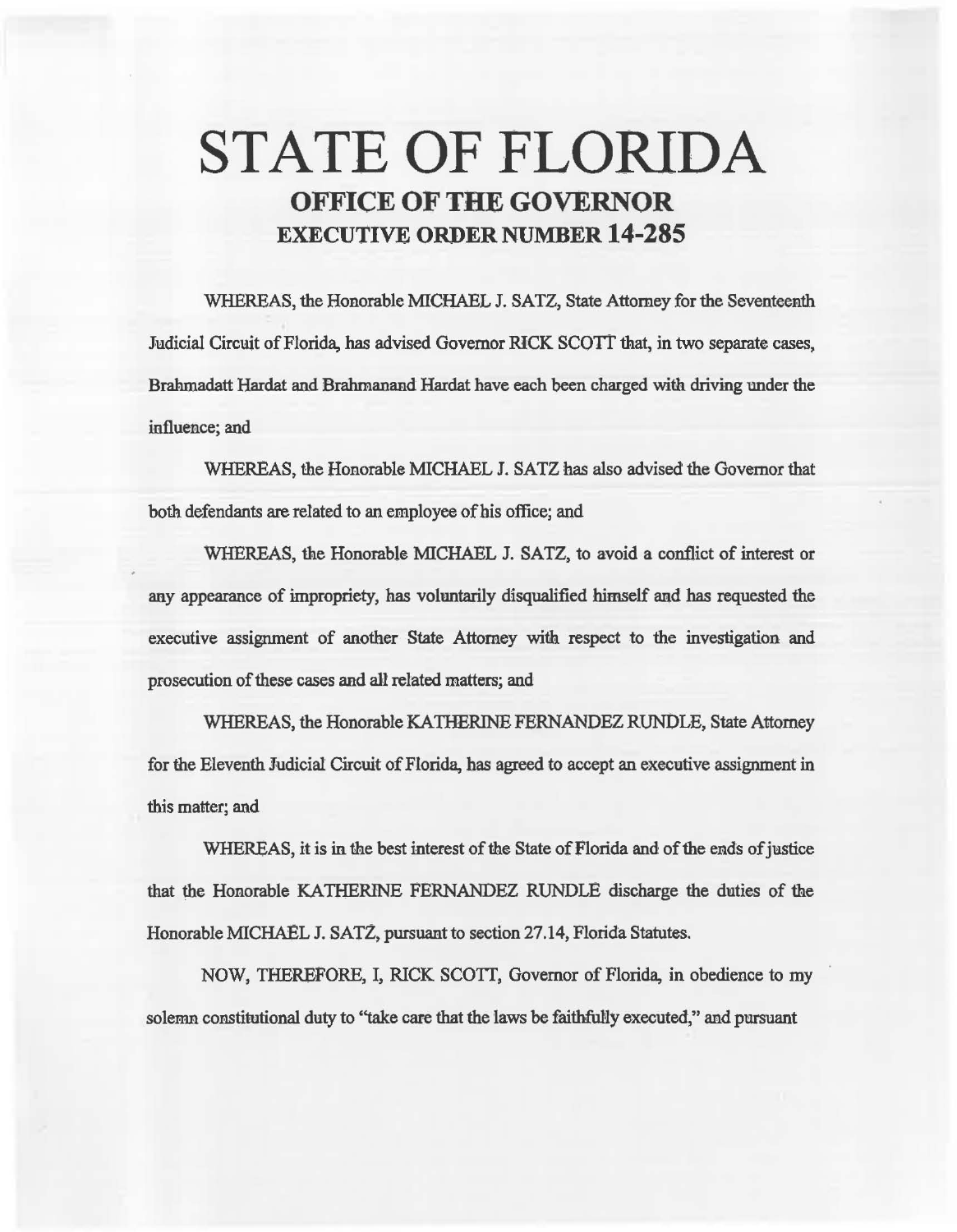to the Constitution. and Jaws of the State of Florida, issue the following Executive Order, effective immediately:

# Section 1.

The Honorable KATHERINE FERNANDEZ RUNDLE, State Attorney for the Eleventh. Judicial Circuit of Florida, referred to as the "Assigned State Attorney,'' is assigaed to discharge the duties of the Honorable MICHAEL J. SATZ, State A1tomey for the Seventeenth Judicial Circuit of Florida, as they relate to the investigation, prosecution and all matters related to Bralunadatt Hardat and Brahmanand Hardat.

### Section 2.

The Assigned State Attorney or one or more Assistant State Attorneys and Investigators, who have been. designated by the Assigned State Attomey, shall proceed immediately to the Seventeenth Judicial Circuit of Florida, and are vested with the authority to perform the duties prescribed herein.

#### Section 3.

All residents of the Seventeenth Judicial Circuit are requested, and all public officials are directed, to cooperate and render whatever assistance is necessary to the Assigned State Attorney, so that justice may be served.

# Section 4.

The period of this Executive Assignment shall be for one (1) year, to and including October 30, 2015.